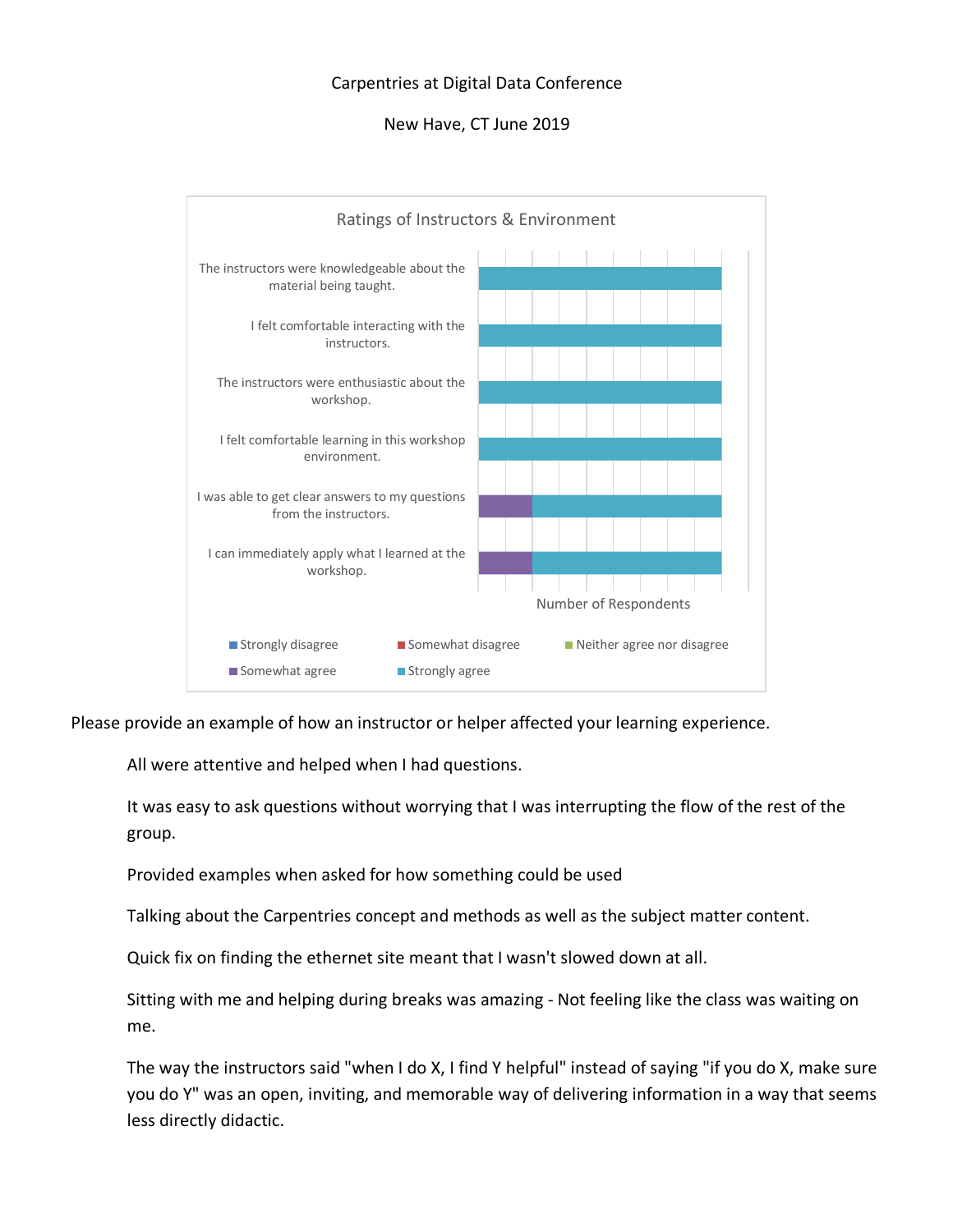What were the major strengths of the workshop?

Great introduction to a variety of tools and lessons that I look forward to delving into further. Having multiple helpers and very attentive instructors that answered questions clearly was great.

I really liked the condensed version. I already code a lot (in R, not Python) so I appreciated that we moved fairly quickly to get a taste for new things so I could follow up on the full lessons on my own time. I also appreciated thinking about how to bring some of these skills back to my colleagues.

Very good taste of what is possible with Python, and that it is something that I can and wish to learn.

Taste of this style of training.

Having the resources accessible before and after the workshop. Very hands on, practical session. Jupyter notebooks part is soooo useful.

Covered specific syntax and installation topics. Love that I can access the courses later!! Great advice about not learning multiple languages at a time.

The delivery and "type-along" approach was super helpful.

The afternoon with OpenRefine and details on Python syntax was the most useful.

Use of the Jupyter notebooks made it easy to follow along with the workshop.

How could the workshop be improved?

No complaints for the amount of time that was available. Providing lunch?

More time spent on the subject-specific methods (less time on hello world,  $2+2 = 4$ , etc)

Pre-survey to find out who knows what, so that we all know where the group is starting from

More time :)

Include a tiny bit more on MyBinder

Provide some time for looking at code we're having problems with.

I know that the single-day format is the exception and not the rule, but it moved slightly faster than I could keep up with at certain points.

Would be nice if there were different tracks (novice, intermediate, etc).